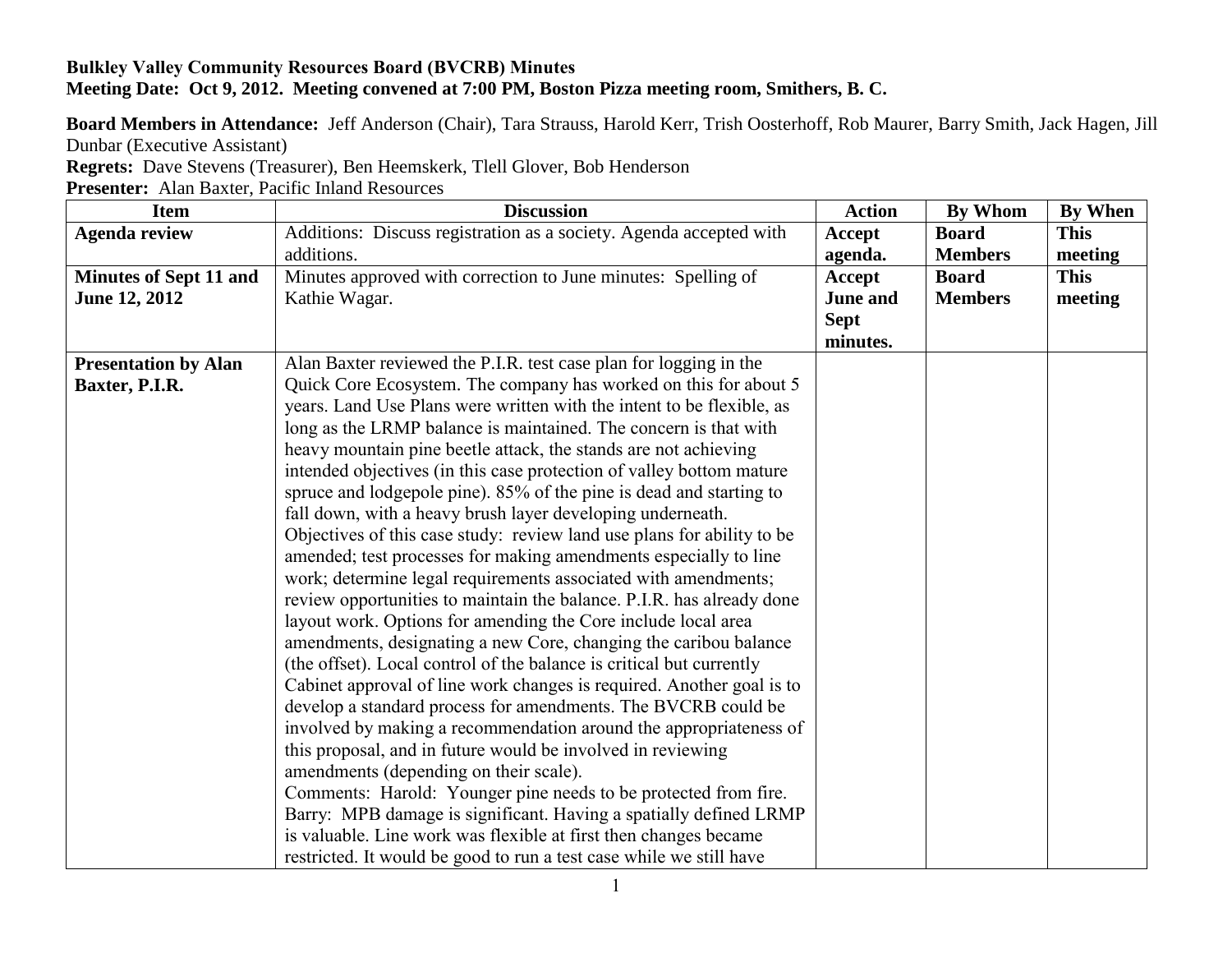| <b>Item</b>           | <b>Discussion</b>                                                                                                                                | <b>Action</b>   | <b>By Whom</b>      | <b>By When</b> |
|-----------------------|--------------------------------------------------------------------------------------------------------------------------------------------------|-----------------|---------------------|----------------|
|                       | some opportunities. Having the local District Manager and MOE                                                                                    |                 |                     |                |
|                       | manage the line work would be preferable. Alan: Government                                                                                       |                 |                     |                |
|                       | perspective on this should be obtained.                                                                                                          |                 |                     |                |
|                       |                                                                                                                                                  |                 |                     |                |
|                       | Barry: FSP amendment for Reiseter: Glen Buhr wrote that logging<br>plans in the Special Management Zone were for greater than 50K m <sup>3</sup> |                 |                     |                |
|                       | to come out over the Telkwa High Road with both P.I.R. and                                                                                       |                 |                     |                |
|                       | Kyahwood logging in winter. Traffic must be spread out. Glen has                                                                                 |                 |                     |                |
|                       | asked BVCRB to comment.                                                                                                                          |                 |                     |                |
| <b>BVCRB</b> Terms of | Barry: Terms of reference is outdated. Revision needs to be done but                                                                             |                 |                     |                |
| <b>Reference</b>      | a full Board must in place. ToR would be a guide to the Board as                                                                                 |                 |                     |                |
|                       | issues $arise - as$ an example it would help guide the Board as to                                                                               |                 |                     |                |
|                       | appropriate involvement in the Enbridge project. A 2 year workplan                                                                               |                 |                     |                |
|                       | is also needed, with priorities. The workplan would be discussed with                                                                            |                 |                     |                |
|                       | local land and resource agencies and could go to the public for                                                                                  |                 |                     |                |
|                       | review each year. Jeff: Subcommittee structure is based on values                                                                                | <b>Begin to</b> | <b>Barry</b>        |                |
|                       | and could be based on issues as well, for greater efficiency. Barry:                                                                             | revise ToR      | <b>Smith, Rob</b>   |                |
|                       | We need structured public interaction. With referrals, we need to be                                                                             |                 | Maurer,             |                |
|                       | clear on whether we review them or not. Rob: We need a full Board                                                                                |                 | <b>Tara Strauss</b> |                |
|                       | and full attendance. Jeff: there are two applications at hand now.                                                                               |                 |                     |                |
|                       | Barry: There will be a turnover in June that we need to deal with                                                                                |                 |                     |                |
|                       | now. Jeff: As long as there is quorum we should move ahead with                                                                                  |                 |                     |                |
|                       | ToR. Barry: Will work on ToR. Rob and Tara are interested as well.                                                                               |                 |                     |                |
| <b>Subcommittee</b>   | <b>1. Subcommittees.</b> Jeff: There is a need to revisit subcommittee                                                                           |                 |                     |                |
| <b>Reports/Issues</b> | roles. Subcommittees should state their objectives for the year. This                                                                            |                 |                     |                |
| Correspondence        | would transfer to a workplan.                                                                                                                    |                 |                     |                |
|                       | 2. Recreation                                                                                                                                    |                 |                     |                |
|                       | RAMP Update: Jill: Summer Table met on Oct. 3, 2012, to review                                                                                   |                 |                     |                |
|                       | public input received on the draft report and to finish off site                                                                                 |                 |                     |                |
|                       | discussions. Tom Chamberlin has been rehired to facilitate a couple                                                                              |                 |                     |                |
|                       | more meetings but finalizing the report and map may take longer than                                                                             |                 |                     |                |
|                       | end of October.                                                                                                                                  |                 |                     |                |
|                       | Winter RAMP: Jeff: We need to go slow, and make sure that the                                                                                    |                 |                     |                |
|                       | community is happy with the Summer RAMP and government                                                                                           |                 |                     |                |
|                       | implementation. Not sure that we have the capacity within the Board                                                                              |                 |                     |                |